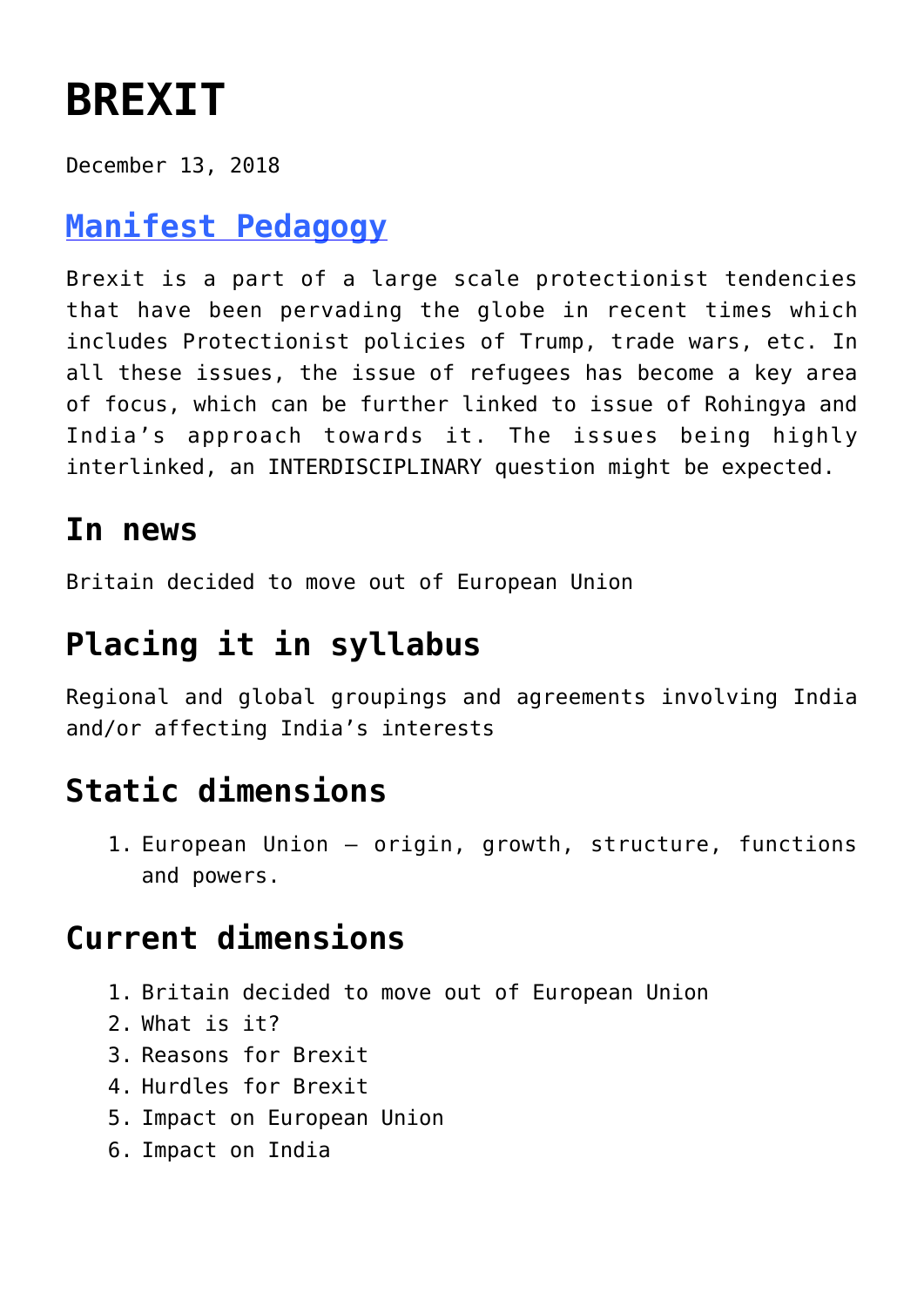# **Content**

## **European Union**

- The **European Union**(**EU**) is a [political](https://en.wikipedia.org/wiki/Political_union) and [economic](https://en.wikipedia.org/wiki/Economic_union) [union](https://en.wikipedia.org/wiki/Economic_union) of [28 member states](https://en.wikipedia.org/wiki/Member_state_of_the_European_Union) that are located primarily in [Europe](https://en.wikipedia.org/wiki/Europe).
- The EU has developed [an internal single market](https://en.wikipedia.org/wiki/European_Single_Market)through a standardised [system of laws](https://en.wikipedia.org/wiki/European_Union_law) that apply in all member states in those matters, and only those matters, where members have agreed to act as one.
- **EU** policies aim to ensure the [free movement of people,](https://en.wikipedia.org/wiki/Single_market) [goods, services and capital](https://en.wikipedia.org/wiki/Single_market)within the internal market, enact legislation in justice and home affairs and maintain common policies on trade, [agriculture,](https://en.wikipedia.org/wiki/Common_Agricultural_Policy) [fisheries](https://en.wikipedia.org/wiki/Common_Fisheries_Policy) and [regional development.](https://en.wikipedia.org/wiki/Regional_policy_of_the_European_Union)
- For travel within the [Schengen Area,](https://en.wikipedia.org/wiki/Schengen_Area) [passport](https://en.wikipedia.org/wiki/Passport_control) [controlsh](https://en.wikipedia.org/wiki/Passport_control)ave been abolished. [A monetary union](https://en.wikipedia.org/wiki/Eurozone) was established in 1999 and came into full force in 2002 and is composed of [19 EU member states](https://en.wikipedia.org/wiki/Eurozone) which use the [euro](https://en.wikipedia.org/wiki/Euro) [currency](https://en.wikipedia.org/wiki/Euro).

## **What is Brexit?**

- The United Kingdom (UK) intends to withdraw from the European Union (EU) , a process commonly known as Brexit , as result of a June 2016 referendum in which 52% voted to leave the EU.
- On 29 March 2017 the UK formally notified the European Council of its intention to leave the EU by triggering Article 50 of the Lisbon Treaty.

## **Reasons for Brexit**

1. **Economics–** Opponents of the EU argued that it is a dysfunctional economic entity. The EU failed to address the economic problems that had been developing since 2008. For example, 20% unemployment in southern Europe.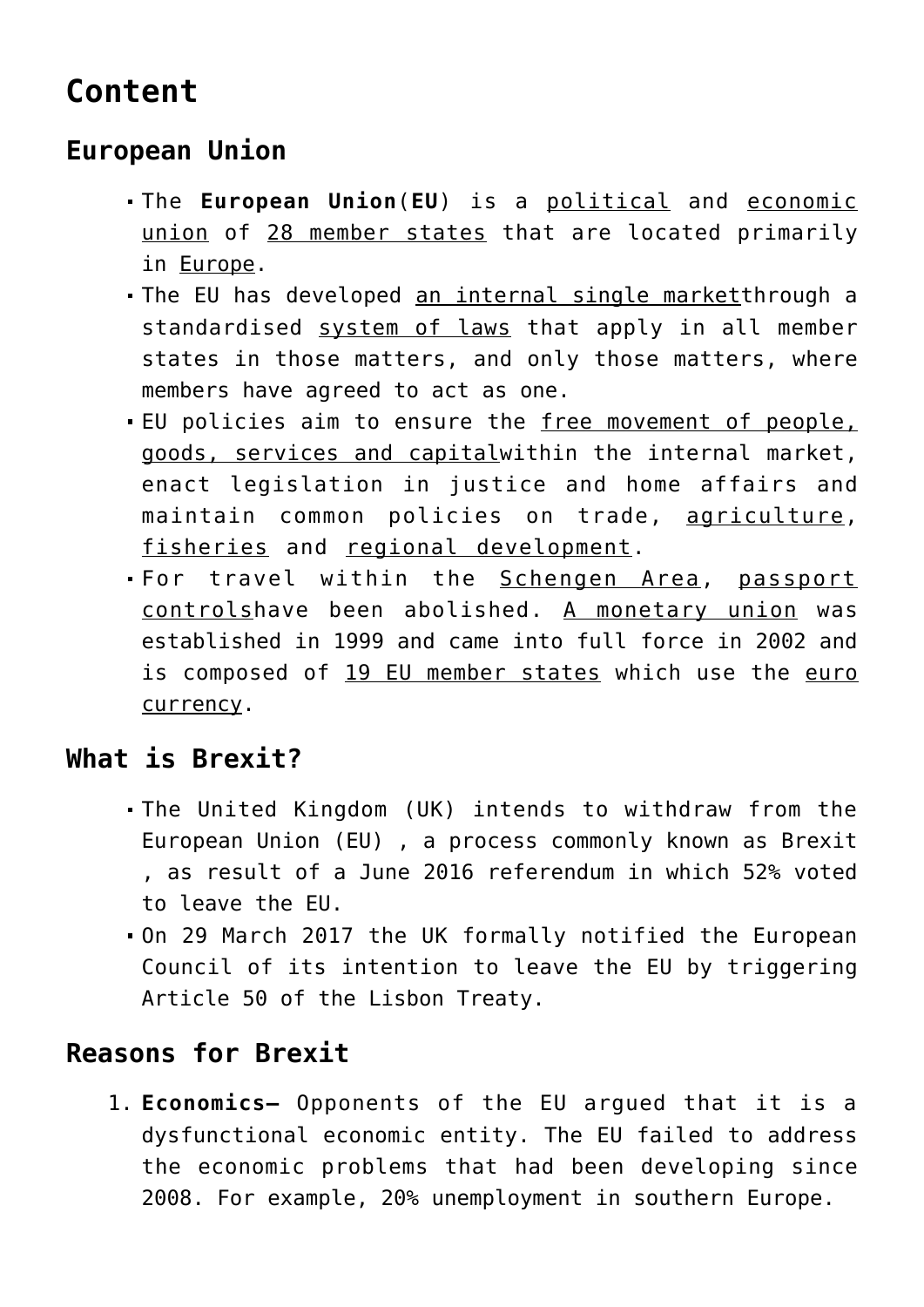- 2. **Sovereignty-** The second reason for Brexit is the rise of nationalism across the world.
	- Over the past few decades, a series of **EU treaties have shifted a growing amount of power from individual member states to the central EU bureaucracy in Brussels**. On subjects where the EU has been granted authority  $-$  like competition policy, agriculture, and copyright and patent law — EU rules override national laws.
	- **The immigration crisis in Europe was a trigger**. Some EU leaders argued that aiding the refugees was a moral obligation. But EU opponents saw immigration as a national issue, as it affected the internal life of the country.
	- **Political Elitism–** Finally, the political leadership of Britain faced a profound loss. The "leave" voters rejected both the Conservative and Labour parties. Both parties had endorsed remaining with the EU and saw many of their members go into opposition on the issue. Most "leave" supporters believed that the financial industry's recklessness and incompetence had created a disaster for many.
- 3. **The EU is strangling the UK in burdensome regulations**many British conservatives see the EU as imposing leftwing, big-government policies on Britain, some on the British left see things the other way around: that the EU's antidemocratic structure gives too much power to corporate elites and prevents the British left from making significant gains.
- 4. **The EU was a good idea, but the Euro is a disaster** The global recession that began in 2008 was bad around the world, but it was much worse in countries that had adopted Europe's common currency, the euro. The unemployment rate shot up above 20 percent in countries like Greece and Spain, triggering a massive debt crisis. Seven years after the recession began, Spain and Greece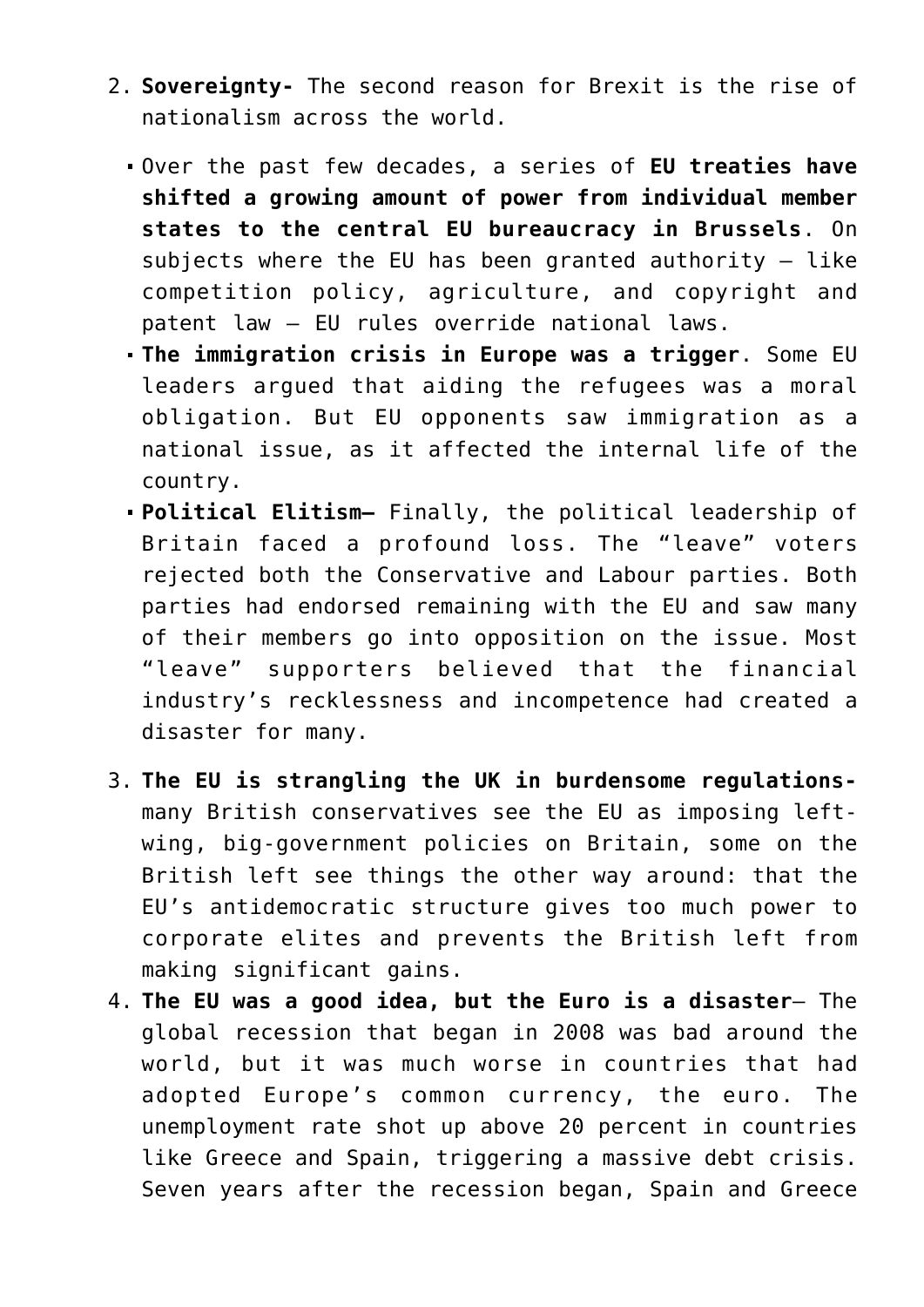are *still*suffering from unemployment rates above 20 percent, and many economists believe the [euro was the](https://www.vox.com/2015/6/30/8868973/euro-greece-crisis-mistake) [primary culprit](https://www.vox.com/2015/6/30/8868973/euro-greece-crisis-mistake).

- 5. **The UK could have a more rational immigration system outside the EU-** While many Brexit supporters simply want to reduce the amount of immigration overall, others argue that the UK could have a more sensible immigration system if it didn't have the straitjacket of the EU.
- 6. **The UK could keep the money it currently sends to the EU-** The EU doesn't have the power to directly collect taxes, but it requires member states to make an annual contribution to the central EU budget.

### **Hurdles for Brexit**

- 1. **Approval by Britain Parliament** further complicated by different ideologies of various parties.
- 2. **Trade related issues** that are yet to be resolved.
- 3. **Border issue** between the British province of Northern Ireland **and EU member state Ireland.**

### **Impact on EU**

**Brexit will weaken those forces in the EU that favour greater integration. It will also make Germany even more preponderant. Meanwhile the British face a lengthy and difficult negotiation for a new relationship – probably along lines of the 'Canadian model'.**

- The **impact of** [Brexit](https://en.wikipedia.org/wiki/Brexit) **on the** [European Union](https://en.wikipedia.org/wiki/European_Union)(EU) will result in social and economic changes to the Union, but also longer term political and institutional shifts.
- With the EU's policies on [freedom of movementa](https://en.wikipedia.org/wiki/Freedom_of_movement)nd the economic benefits and drawbacks which the UK and the EU provide each other with, there will be a clear impact with consequences for both institutions.
- Brexit is a momentous event in the history of Europe & now the narrative will be of **disintegration**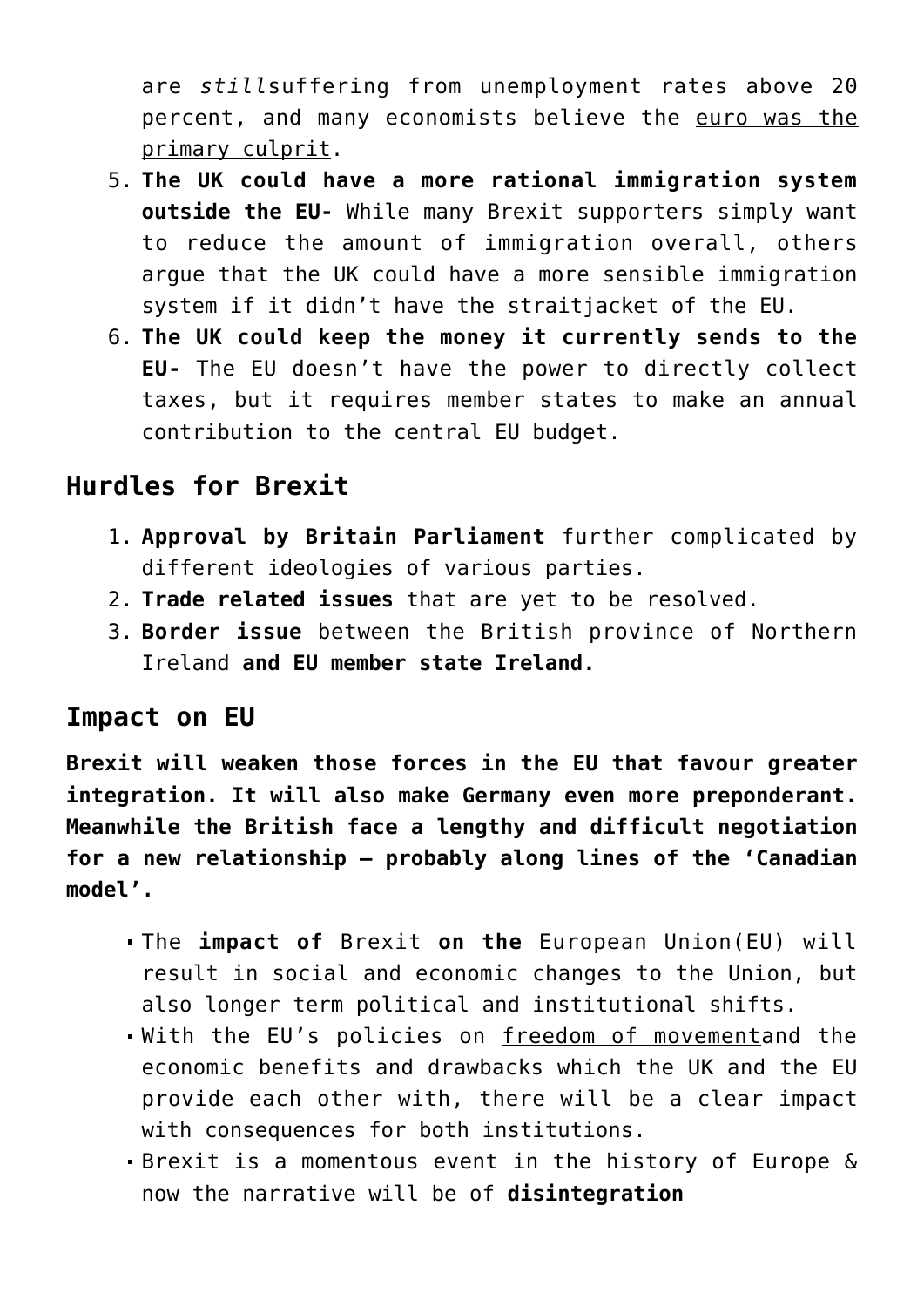The Americans now worry that, without British firmness supporting the hard line of Angela Merkel and other northern European leaders, the EU will be more likely to relax the sanctions on Russia that it imposed after the intervention in Ukraine.

## **Impact on Britain**

- One in every ten UK jobs are linked to the trade with the EU. Therefore, Brexit might affect jobs directly or indirectly.
- 61% of UK small business exports go to the EU. Being able to trade freely with EU countries, with no tariffs, helps small business in the UK grow and create jobs. This might be affected.
- Impact of Brexit could lead into lower trade between EU and UK generating complications.
- It could also affect FDI, immigration and economic regulation of UK.

### **Impact on India**

- This will make dollar stronger thus lead to inflation.
- Negative impact on the Indian firms in UK (TATA)
- Scope for increased investment in India by foreign nations.
- India can exercise leverage on UK as UK is in need of Bilateral deals.
- China and UK may get closer which may impact India's relations.

UK becoming a member of AIIB and China becoming a member of EBRD are proofs of this.

## **What should Britain do?**

Britain may follow Norway model.

```
'Norway model'
```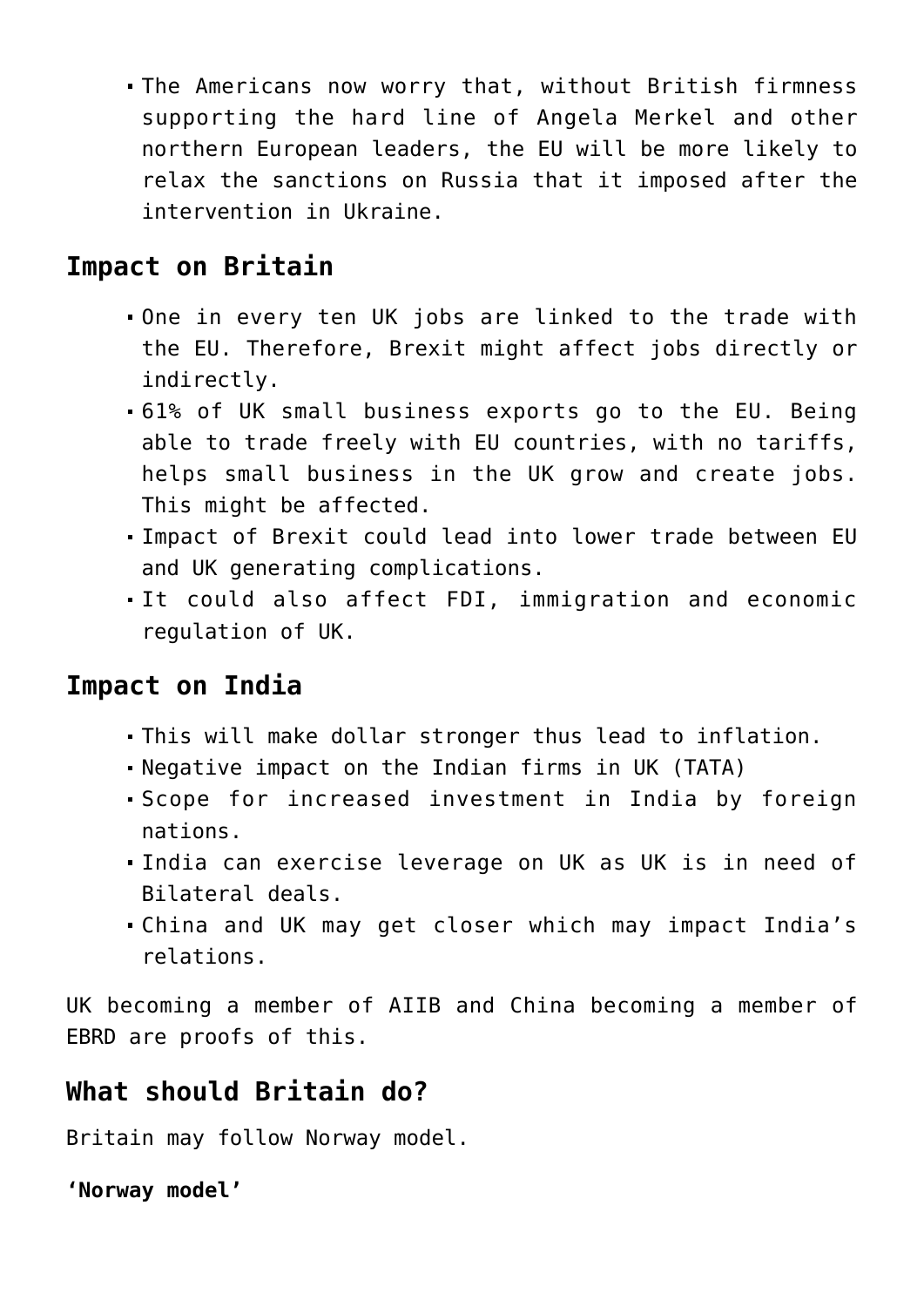The Brexit Committee this week made a significant intervention into the Brexit debate when it urged Theresa May to consider the 'Norway model' as her official fallback option.

### **What is the Norway model?**

- The Norway model describes two key European organisations: The European Free Trade Association (EFTA) and European Economic Area (EEA). Norway, along with Lichtenstein and Iceland, is a member of both.
- EFTA is made up of the three countries listed above, plus Switzerland. The group trades between itself and has signed free trade deals with a number of non-EU countries, Canada, Mexico and others.
- The EEA, on the other hand, is a collaboration of all EU member states plus Norway, Lichtenstein, and Iceland. All EEA members, including the non-EU members, enjoy full access to the contentious European single market.
- EEA membership is only available to either EU or EFTA member states. So, under a Norway-style Brexit, Britain would leave the European Union, join EFTA, and then become the 31st full member of the EEA.

## **What are the pros of the Norway-style Brexit?**

- Being an EFTA-EEA country would allow to Britain maintain full, tariff-free access to the single market. That would include services, which currently account for around 80% of Britain's economy.
- Most research suggests this would be the least damaging form of Brexit. [The government's own impact assessment](https://uk.businessinsider.com/theresa-may-is-going-to-publish-the-leaked-brexit-impact-paper-2018-1) [foundt](https://uk.businessinsider.com/theresa-may-is-going-to-publish-the-leaked-brexit-impact-paper-2018-1)he Norway option would be the least damaging option in terms of economic harm.

# **Test yourself : Mould your thoughts**

Brexit is part of the larger protectionist tendencies that has been on a rise around the world in recent times. Critically